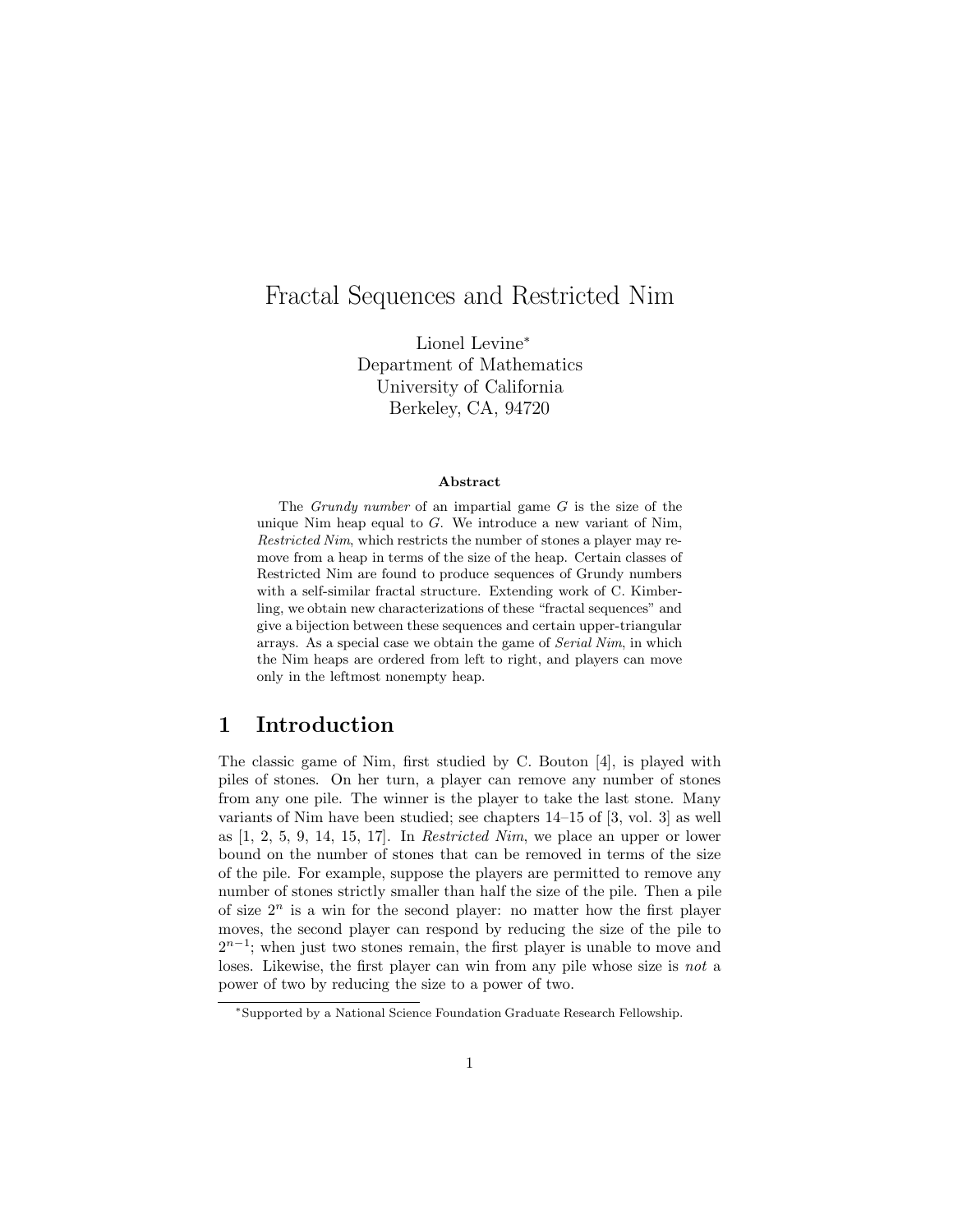In general, we may require that no more than  $f(m)$  stones be removed from a pile of size  $m$ ; here f may be any sequence of nonnegative integers satisfying  $f(m) \leq m$ . This is the game of *Maximum Nim*. Since the sequence  $f$  specifies the rules of the game, we will often refer to  $f$  as the rule sequence, or simply the rule.

Maximum Nim is an example of an impartial game. By the Sprague-Grundy theory of impartial games  $[3, 5, 8, 16]$  any impartial game G is equal to a Nim heap of size q for some q. The integer q is unique and is called the *Grundy number* of  $G$ . (For an explanation of impartial games, Sprague-Grundy theory and the notion of equality of games, we refer the reader to the first volume of [3].)

For each n, the game of Maximum Nim with rule f on a pile of size  $n$ has a Grundy number  $g_n$ . The sequence  $(g_n)_{n>0}$  will be called the *Grundy* sequence for Maximum Nim with rule  $f$ . By the Sprague-Grundy theory, the sequence  $g_n$  satisfies the recurrence

$$
g_n = \max\{g_{n-i}\}_{i=1}^{f(n)},\tag{1}
$$

in which mex  $S$  denotes the *minimal excludant* of the set  $S$ , the smallest nonnegative integer not in S.

Returning to our example in which the number of stones taken must be strictly smaller than half the size of the pile, the recurrence (1) with  $f(n) = \lfloor \frac{n-1}{2} \rfloor$  gives the sequence  $g_n$ , starting from  $n = 1$ , as

$$
0, 0, 1, 0, 2, 1, 3, 0, 4, 2, 5, 1, 6, 3, 7, 0, 8, 4, 9, 2, 10, \dots
$$
\n
$$
(2)
$$

The odd-indexed terms are just the nonnegative integers in order, while the even-indexed terms, shown in bold, form a copy of the original sequence! This fractal-type property is a consequence of Theorem 2.2. Note that the zeros in the sequence occur at positions indexed by the powers of two; these are precisely the pile sizes resulting in a second player win.

The Grundy sequence (2) is an example of a "divide-and-conquer sequence" [6]. It appeared in [13] in the solution to a card sorting problem. More generally, it is an example of the "fractal sequences" studied by Kimberling [11, 12]. In fact, as shown in Proposition 3.2, all of Kimberling's fractal sequences can be obtained as sequences of Grundy numbers for games of Maximum Nim.

An explicit formula for the Grundy sequence (2) is given by "truncating at the last binary one:" if  $n$  is written in binary as

$$
n = 2^a + \ldots + 2^y + 2^z
$$

with  $a > \ldots > y > z \geq 0$ , then

$$
g_n = 2^{a-z-1} + \ldots + 2^{y-z-1}.
$$
 (3)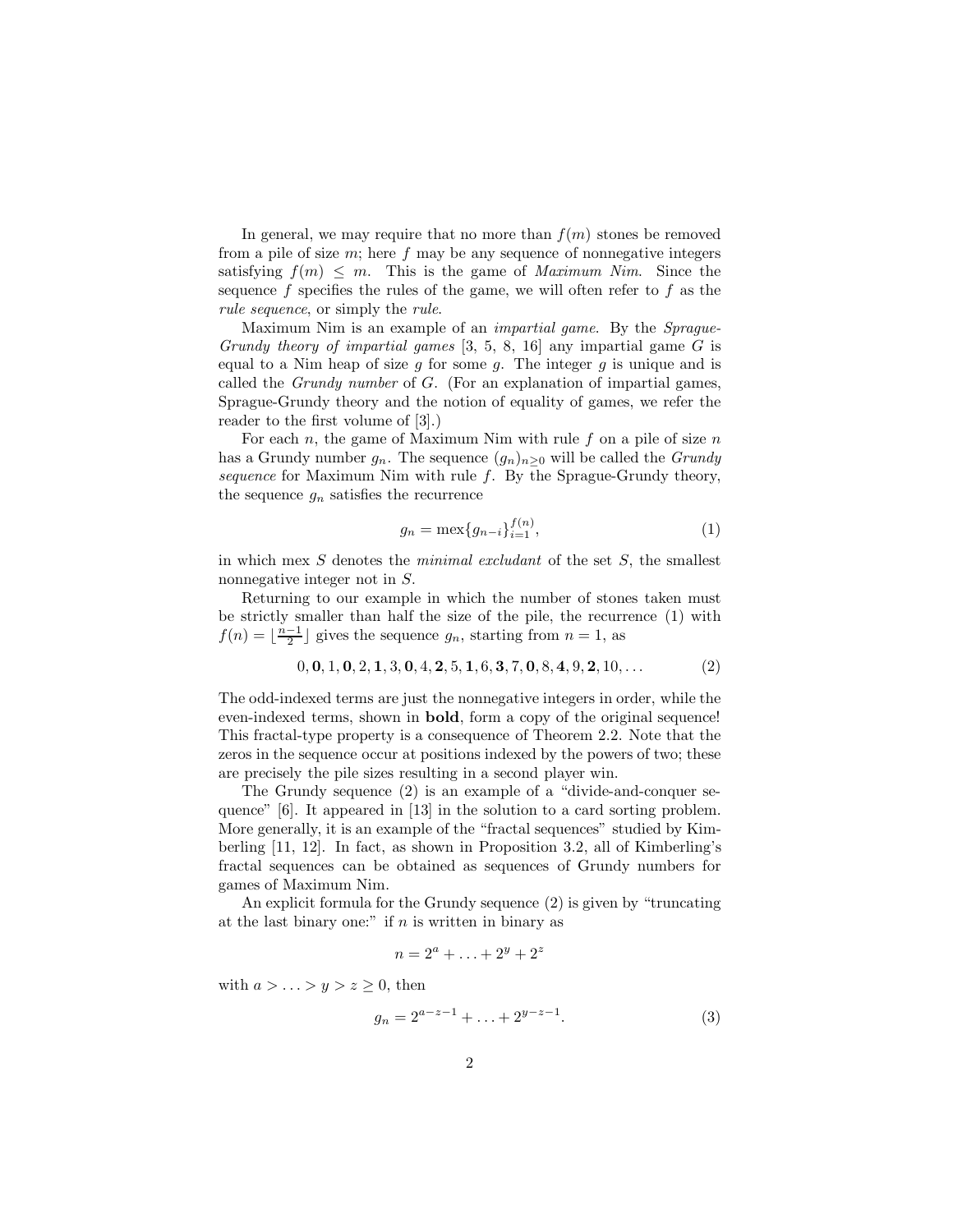By placing a lower bound, rather than an upper bound, on the number of stones that may be taken in a turn, we obtain another variant, Minimum Nim. Although the analysis of Minimum Nim is significantly easier than that of Maximum Nim, there is a curious relationship between the two games. For example, if a move consists of taking at least half the stones in a pile, any move will reduce by at least one the number of binary digits in the size of the pile. The values of the digits (0 or 1) may change, but the number of digits is always reduced.

We may think of this game as played with piles of red and blue beads: a move consists of removing any number of beads from any one pile, and in addition changing the colors of any number of beads remaining in that pile. Of course, color has no effect on this game, which is just Nim. Playing Minimum Nim with this rule on a pile of size  $n$  is thus equivalent to playing ordinary Nim on the binary digits of  $n$ . In other words, the Grundy number  $h_n$  for a pile of size n is just  $\lfloor \log_2 n \rfloor + 1$ .

Notice that in our example,  $n$  can be uniquely recovered from its pair of Grundy numbers  $(q_n, h_n)$  for Maximum and Minimum Nim: by comparing  $h_n$  with the number of binary digits in  $g_n$ , we can determine how many final zeros were deleted when using (3) to pass from n to  $g_n$ . To recover n, simply write  $g_n$  in binary and append a final one followed by the appropriate number of zeros. Theorem 4.4 generalizes this observation.

#### 2 Maximum Nim

When the rule sequence  $f$  is weakly increasing, the corresponding Grundy sequence  $g_n$  for Maximum Nim exhibits a self-similar fractal structure. Sequences  $f$  satisfying

$$
0 \le f(n) - f(n-1) \le 1 \tag{4}
$$

play a special role in the analysis and will be called regular. The following lemma converts the recurrence

$$
g_n = \max\{g_{n-i}\}_{i=1}^{f(n)}\tag{5}
$$

into a more explicit recurrence (6).

**Lemma 2.1.** If f is a regular sequence, the Grundy sequence  $(g_n)_{n>0}$  for Maximum Nim with rule f satisfies

$$
g_n = \begin{cases} f(n) & \text{if } f(n) > f(n-1); \\ g_{n-f(n)-1}, & \text{if } f(n) = f(n-1). \end{cases}
$$
 (6)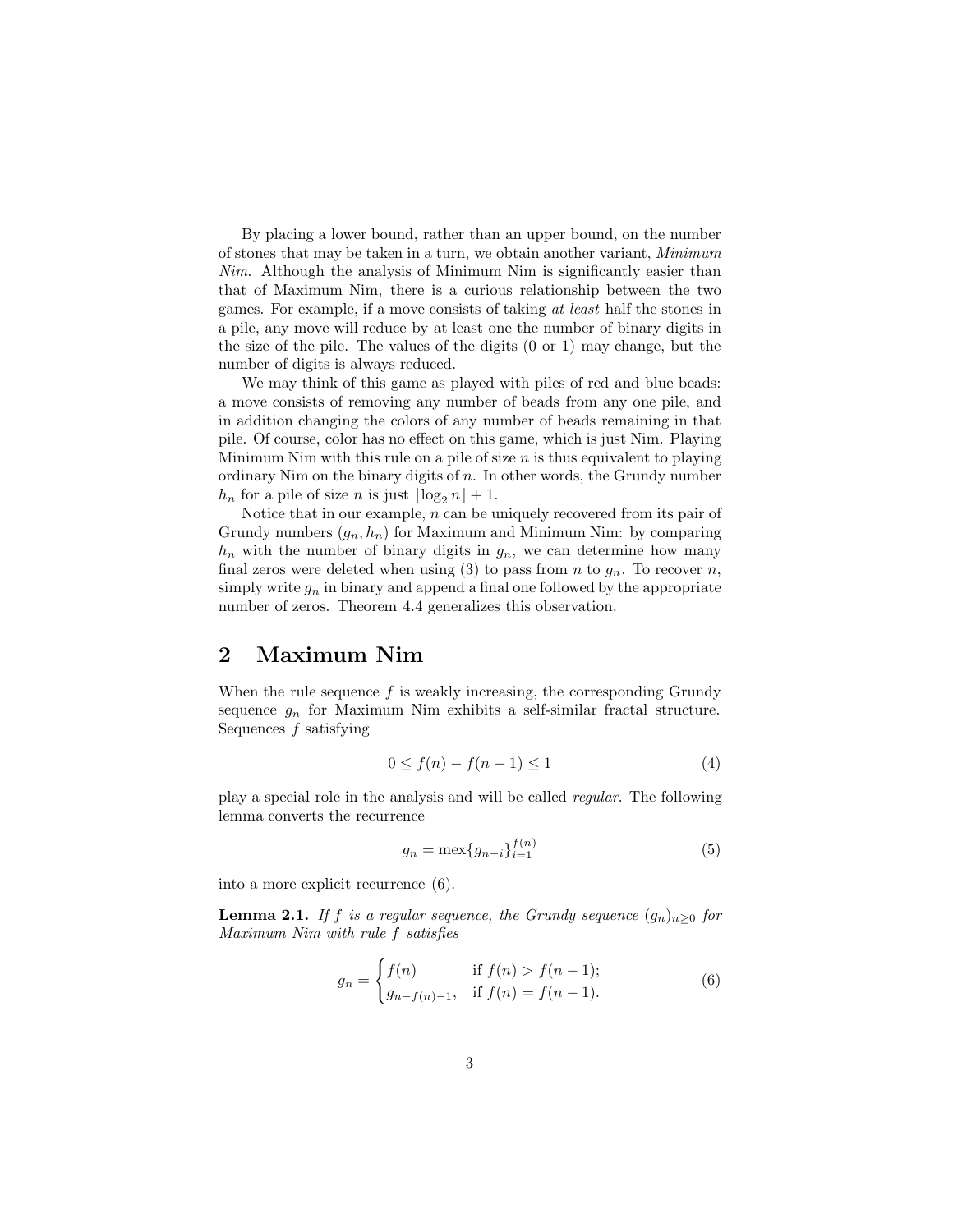*Proof.* Fix  $0 \leq j \leq n$ . By regularity,  $f(n) \leq j + f(n-j)$ , so  $g_{n-j}$  $\max\{g_{n-i}\}_{i=j+1}^{j+f(n-j)}$  is distinct from  $g_{n-j-1},\ldots,g_{n-f(n)}$ . Thus for any n the terms  $g_n$ ,  $g_{n-1}$ , ...,  $g_{n-f(n)}$  are distinct.

If  $f(n) > f(n-1)$ , then for any  $0 < j \leq n$ , by (5) the term  $g_{n-j}$  is the mex of a set of size strictly smaller than  $f(n)$ , hence  $g_{n-j} < f(n)$ . Since  $g_{n-1}, \ldots, g_{n-f(n)}$  are distinct and  $\lt f(n)$ , they must be  $0, 1, \ldots, f(n)-1$ in some order. Thus  $g_n = \max\{0, 1, \ldots, f(n) - 1\} = f(n)$ , completing the proof in the first case.

Now suppose  $f(n) = f(n-1)$ . Since  $g_{n-1}, \ldots, g_{n-1-f(n-1)}$  are distinct and  $\leq f(n)$ , they are  $0, 1, \ldots, f(n)$  in some order, so

$$
g_{n-f(n)-1} = g_{n-1-f(n-1)} = \max\{g_{n-i}\}_{i=1}^{f(n)} = g_n. \quad \Box
$$

Following [12], we denote by  $\Lambda(q)$  the subsequence of q obtained by deleting, for each integer  $i \geq 0$ , the first term equal to i. As the following theorem shows, the Grundy sequences for Maximum Nim are "self-similar" in the sense that they satisfy  $\Lambda(g) = g$ .

**Theorem 2.2.** Let f be a regular sequence, and let  $(g_n)_{n\geq 0}$  be the Grundy sequence for Maximum Nim with rule f. Then  $\Lambda(g) = g$ .

*Proof.* By Lemma 2.1,  $\Lambda(g)$  consists of precisely those terms  $g_n$  for which  $f(n) = f(n-1)$ . Since f is regular, it follows that all but  $f(n) + 1$  of the terms  $g_0, g_1, \ldots, g_n$  lie in the subsequence  $\Lambda(g)$ . Thus if  $f(n) = f(n-1)$ , we have by Lemma 2.1

$$
\Lambda(g)_{n-f(n)-1} = g_n = g_{n-f(n)-1}.\tag{7}
$$

Since f is regular, as n ranges through all positive integers such that  $f(n) =$  $f(n-1)$ , the quantity  $n-f(n)-1$  ranges through all nonnegative integers, and hence  $\Lambda(a) = a$ . and hence  $\Lambda(q) = q$ .

Lemma 2.1 and Theorem 2.2 provide an easy algorithm for writing down the first *n* terms of the Grundy sequence g in time  $O(n)$ . (This is a significant improvement over the recurrence (5), which requires time on the order of  $\sum_{i=1}^{n} f(i)$ .) First, make a table of the values  $f(0), \ldots, f(n)$ , marking those indices  $n_1 < \ldots < n_k$  for which  $f(n_i) > f(n_i - 1)$ . Next, write the integers  $0, 1, \ldots, k$  in positions  $0, n_1, \ldots, n_k$ ; this takes care of the first case in  $(6)$ . Finally, fill in the gaps between the  $n_i$  in the unique way possible so that the gapped sequence forms a copy of the original; this is done by copying earlier terms according to the second case of (6). The example below illustrates this algorithm for the rule sequence  $f(n) = \lfloor \sqrt{n} \rfloor$ .

|                                        |  |  |  |  |  |  |  | n 0 1 2 3 4 5 6 7 8 9 10 11 12 13 14 15 16 |  |
|----------------------------------------|--|--|--|--|--|--|--|--------------------------------------------|--|
| f(n) 0 1 1 1 2 2 2 2 2 3 3 3 3 3 3 3 4 |  |  |  |  |  |  |  |                                            |  |
| case 1 0 1 2 3                         |  |  |  |  |  |  |  |                                            |  |
| $\case~2$ 0 1 0 1 2 0 1 2 0 3 1 2      |  |  |  |  |  |  |  |                                            |  |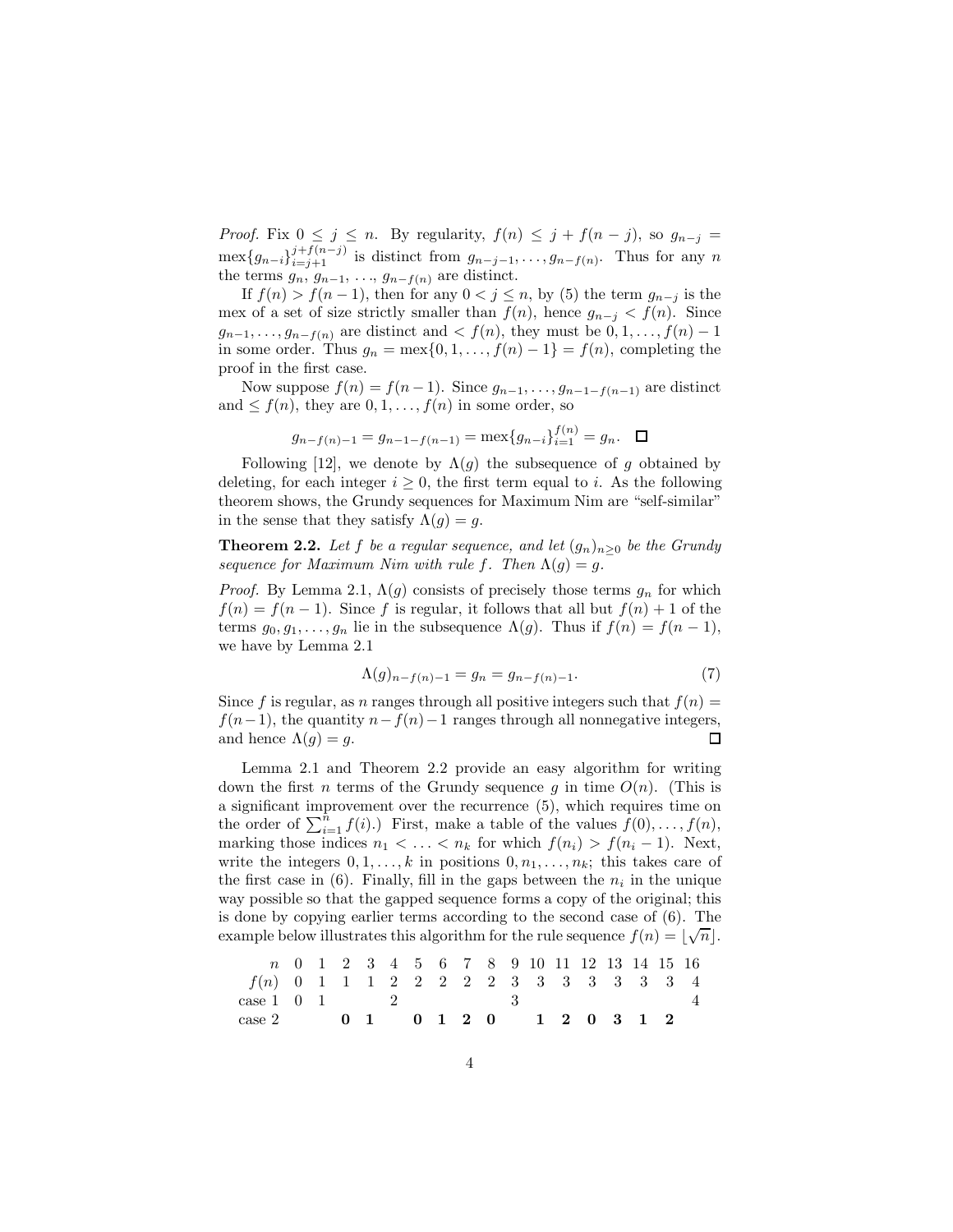Since  $\lfloor \sqrt{n} \rfloor$  exceeds  $\lfloor \sqrt{n-1} \rfloor$  precisely when n is a perfect square, we have  $n_i = i^2$ . The first case of (6) gives  $g_{i^2} = i$ , and the second case is used to compute the remaining terms.

Our next result reduces the problem of computing Grundy numbers for a general weakly increasing rule sequence  $f$  to the case of regular  $f$ , so that Theorem 2.2 applies.

**Proposition 2.3.** If  $f$  is any weakly increasing sequence, the Grundy sequence for Maximum Nim with rule  $f$  is the same as that with rule  $f'$ , where the regular sequence  $f'$  is defined inductively by

$$
f'(n) = \min\{f(n), 1 + f'(n-1)\}.
$$

*Proof.* Let  $g_n$  and  $g'_n$  be the Grundy sequences corresponding to rules f and  $f'$ , and induct on n to show  $g_n = g'_n$ . If  $f'(n) = f(n)$ , then the inductive hypothesis, together with (5), implies  $g_n = g'_n$ . Otherwise,  $f'(n) = 1 +$  $f'(n-1) < f(n)$ . Since  $f'$  is regular, by Lemma 2.1 we have  $g'_n = f'(n)$  $g'_{n-j} = g_{n-j}$  for all  $0 < j \leq n$ , hence

$$
g'_n \ge \max\{g_{n-j}\}_{j=1}^{f(n)} \ge \max\{g_{n-j}\}_{j=1}^{f'(n)} = \max\{g'_{n-j}\}_{j=1}^{f'(n)} = g'_n,
$$
  
hence  $g'_n = \max\{g_{n-j}\}_{j=1}^{f(n)} = g_n.$ 

By way of example, consider the rule sequence  $f(n) = \max\{2^k \le n\} - 1$ : players may remove any number of stones less than the greatest power of two not exceeding the size of the pile. Since  $f$  is not regular, we use Proposition 2.3 to pass to the regular sequence  $f'$  before applying Theorem 2.2. The following chart gives values for  $f, f'$  and  $g$ .

|                                           |  |  |  |  |  |  | n 0 1 2 3 4 5 6 7 8 9 10 11 12 13 14 15 16 |  |  |
|-------------------------------------------|--|--|--|--|--|--|--------------------------------------------|--|--|
| f(n) 0 0 1 1 3 3 3 3 7 7 7 7 7 7 7 7 15   |  |  |  |  |  |  |                                            |  |  |
| $f'(n)$ 0 0 1 1 2 3 3 3 4 5 6 7 7 7 7 7 8 |  |  |  |  |  |  |                                            |  |  |
| $g_n$ 0 0 1 0 2 3 1 0 4 5 6 7 2 3 1 0 8   |  |  |  |  |  |  |                                            |  |  |

If n is one less than a power of two, then  $g_n = 0$ . Otherwise, writing n in binary, after the inital 1 there will be a string of ones, possibly empty, followed by a zero:  $n = (11^k0b_1 \ldots b_i)_2$ . Now  $g_n$  is obtained by deleting this string of ones and the zero that follows it:  $g_n = (1b_1 \dots b_j)_2$ .

### 3 Fractal Sequences

We now show that the Grundy sequences for Maximum Nim with a weakly increasing rule  $f$  are precisely the "fractal sequences" studied by Kimberling [11, 12]. Following [12], we call a sequence  $(g_n)_{n\geq 0}$  infinitive if for every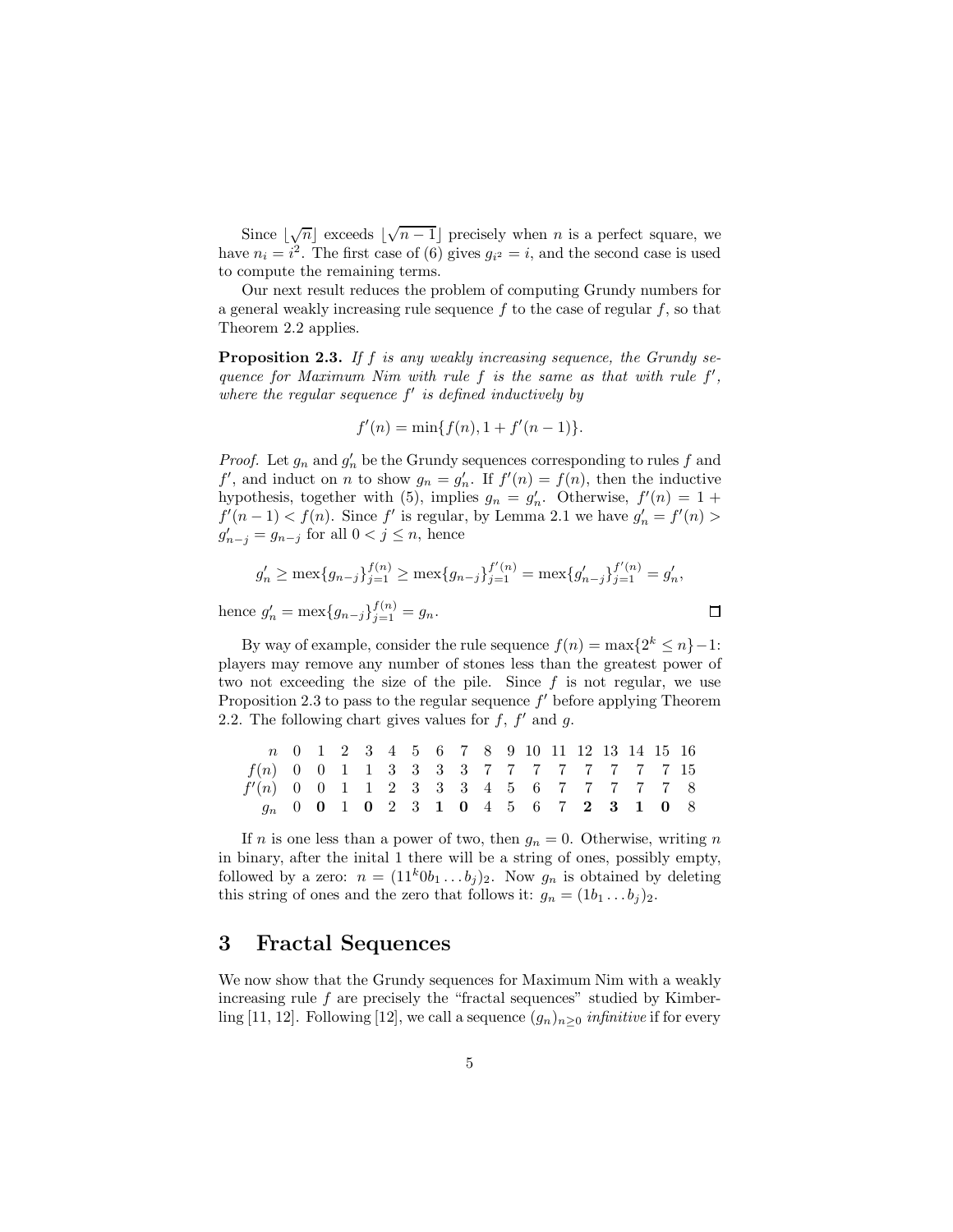integer  $k \geq 0$  infinitely many terms  $g_n$  are equal to k. A fractal sequence  $(g_n)_{n>0}$  is defined in [12] as an infinitive sequence satisfying two additional properties:

(F2) If  $j < k$ , the first instance of j in g precedes the first instance of k;

(F3) The subsequence  $\Lambda(q)$  of q obtained by deleting the first instance of each integer  $k$  is  $q$  itself.

By an *instance* of an integer k in g we mean a term  $g_n = k$ . If g is an infinitive squence, denote by  $\hat{g}(k)$  the position of the first instance of k in g. If g is fractal, the sequence  $\hat{g}$  is increasing by property (F2).

**Lemma 3.1.** Let g and h be fractal sequences. If  $\hat{g} = \hat{h}$ , then  $g = h$ .

*Proof.* Induct on n to show  $g_n = h_n$ . If  $n = \hat{g}(k)$  for some k, then  $g_n =$  $h_n = k$ . Otherwise, let k be such that  $\hat{g}(k) < n < \hat{g}(k+1)$ . By property (F3) and the inductive hypothesis,

$$
g_n = \Lambda(g)_{n-k-1} = g_{n-k-1} = h_{n-k-1} = \Lambda(h)_{n-k-1} = h_n. \quad \Box
$$

**Proposition 3.2.** Let  $(g_n)_{n\geq 0}$  be an infinitive sequence. The following are equivalent.

(i)  $q$  is a fractal sequence:

(ii) g is the Grundy sequence for Maximum Nim for some weakly increasing rule sequence f;

(iii) g is the Grundy sequence for Maximum Nim for some regular rule sequence f.

Remark. Equivalently, conditions, (ii) and (iii) may be replaced by the condition that g satisfies the recurrence

$$
g_n = \max\{g_{n-i}\}_{i=1}^{f(n)}
$$

for a weakly increasing or regular sequence  $f$ , respectively.

*Proof.* We'll show (iii)  $\Rightarrow$  (ii)  $\Rightarrow$  (i)  $\Rightarrow$  (iii). The first implication is trivial. If g is the Grundy sequence for Maximum Nim with rule f, with f weakly increasing, by Proposition 2.3 it follows that  $q$  is also the Grundy sequence for rule  $f'$ , which is regular. By Theorem 2.2, it follows that  $g$  is a fractal sequence.

For the final implication, let  $f(n) = \max\{g_m\}_{m \leq n}$ . By property (F2), we have  $0 \le f(n) - f(n-1) \le 1$ , i.e. f is regular. Let  $h_n$  be the Grundy sequence for Maximum Nim with rule f. We will show  $g = h$ . By Theorem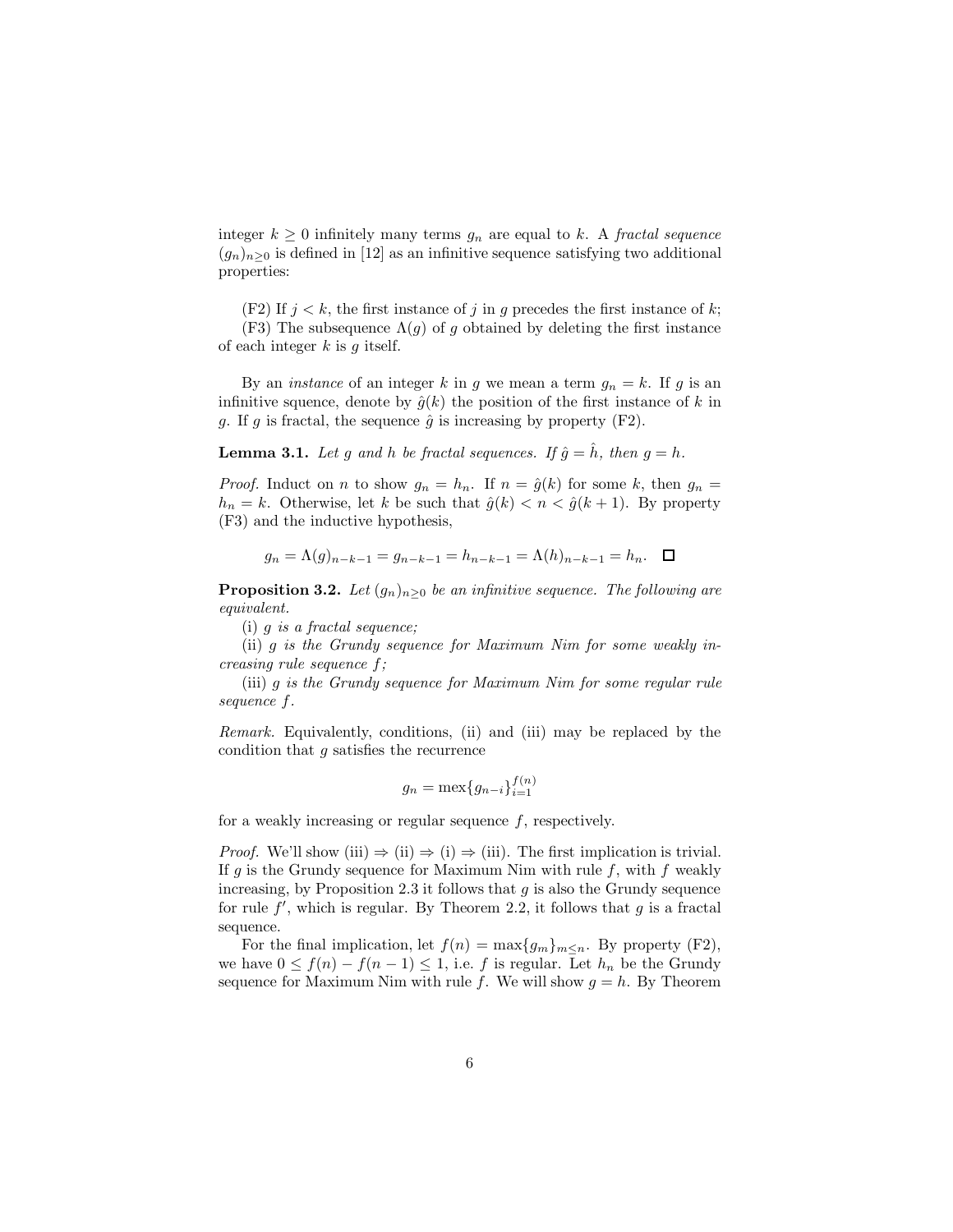2.2, h is a fractal sequence, and by Lemma 2.1

$$
\hat{h}(k) = \min\{n|f(n) = k\}
$$
  
= 
$$
\min\{n|\max\{g_m\}_{m \le n} = k\}
$$
  
= 
$$
\min\{n|g_n = k\}
$$
  
= 
$$
\hat{g}(k).
$$

By Lemma 3.1 it follows that  $g = h$ .

Kimberling [10, 12] has given characterizations of fractal sequences—the notions of interspersion and dispersion—which on the surface have nothing to do with self-similarity. These are defined in terms of an associated array [12]  $A = A(g) = (a_{ij})_{i,j>0}$  whose *i*-th row consists of the instances of *i* in g listed in increasing order. The array  $A(g)$  contains every positive integer exactly once, and its rows are increasing. An array having these properties is called an interspersion if, in addition, its columns are increasing and

(14) 
$$
a_{ij} < a_{kl} < a_{i,j+1}
$$
 implies  $a_{i,j+1} < a_{k,l+1} < a_{i,j+2}$ .

In [12] it is shown that

**Theorem 3.3.** g is a fractal sequence if and only if  $A(g)$  is an interspersion.

We find it illuminating to recast the definition of an interspersion in terms of the sequence itself, rather than its associated array. If M is a set of nonnegative integers and  $g$  an infinitive sequence, the *restriction of g to* M, denoted  $g|M$ , is the subsequence of g formed by deleting all terms  $g_n$ for which  $g_n \notin M$ . In these terms, an *interspersion* is an infinitive sequence g such that for any  $i < j$  the restriction  $g \setminus \{i, j\}$  has the form

$$
i, i, i, \ldots, i, j, i, j, i, j, \ldots;
$$

after an initial segment of  $i$ 's, instances of  $i$  and  $j$  must alternate.

When M is infinite, it is often useful to relabel the sequence  $g|M$  so as to make it infinitive. If  $M = \{m_0, m_1, \ldots\}$  with  $m_0 < m_1 < \ldots$ , the *relabeling* of  $g/M$  is the sequence obtained by replacing each instance of  $m_i$ with i.

Our next result characterizes the restrictions of an interspersion. Taking M to be the set of positive integers, we obtain as a special case Theorem 5 of [12].

Proposition 3.4. Let q be an interspersion, and let M be a set of nonnegative integers.

(i) If M is finite, then  $g/M$  is eventually periodic with period  $\#M$ .

(ii) If M is infinite, the relabeling of  $g/M$  is an interspersion.

 $\Box$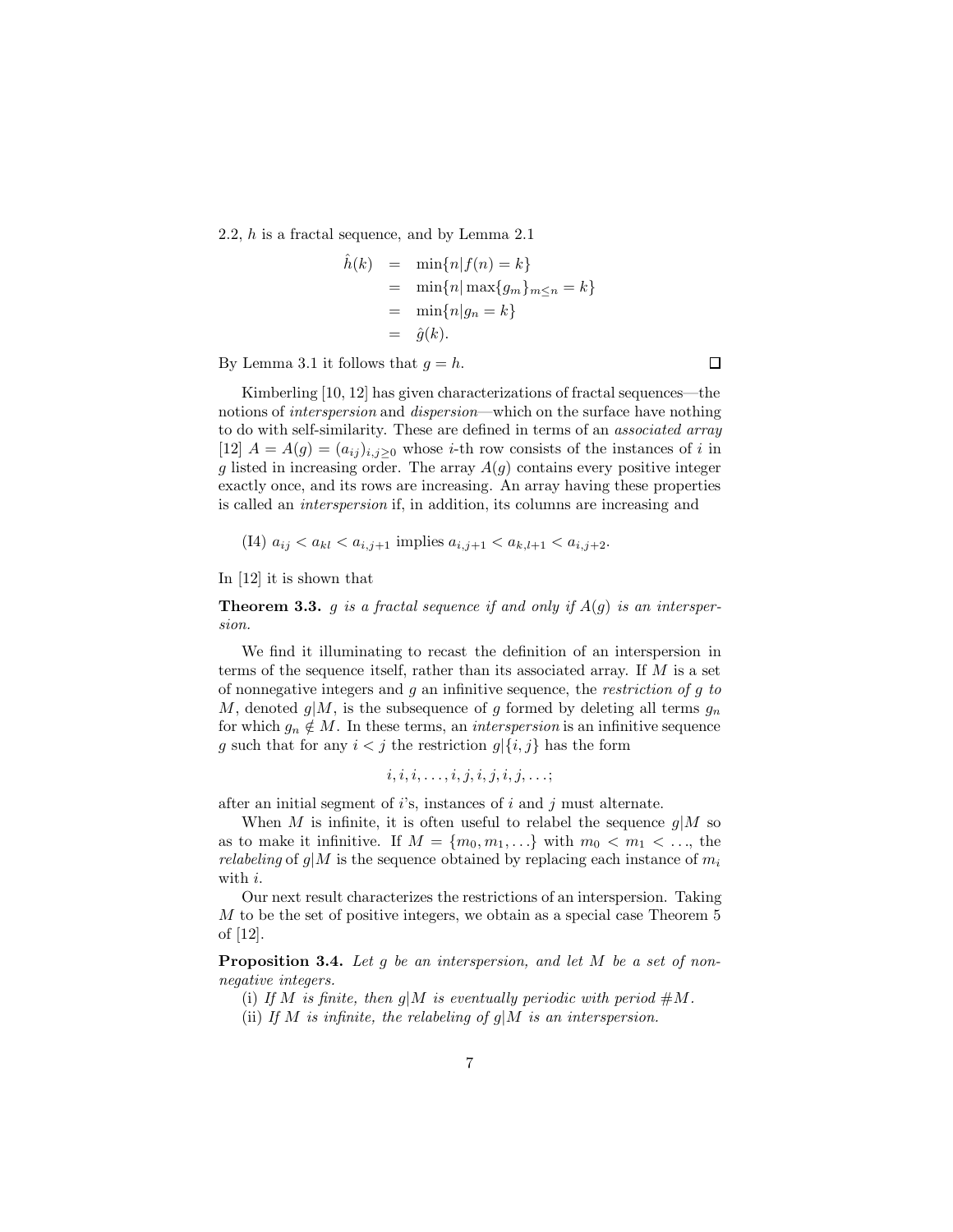*Proof.* (i) Let  $m = \#M$ , and fix  $i \in M$ . With finitely many exceptions, between consecutive instances of i in  $g/M$  there is exactly one instance of each  $j \in M - \{i\}$ . Thus for sufficiently large *n* the *m* terms

$$
(g|M)_n, (g|M)_{n+1}, \ldots, (g|M)_{n+m-1}
$$

are a permutation of M. In particular, both  $(g|M)_n$  and  $(g|M)_{n+m}$  are equal to the unique element  $j \in M$  not contained in  $\{(g|M)_{n+i}\}_{i=1}^{m-1}$ , so  $g|M$  is eventually periodic mod m.

(ii) Write  $M = \{m_0, m_1, ...\}$  with  $0 \le m_0 < m_1 < ...$  For  $i < j$ , since the restriction  $g | \{m_i, m_j\}$  has the form

$$
m_i, m_i, \ldots, m_i, m_j, m_i, m_j, \ldots,
$$

the restriction of the relabeling of  $g|M$  to  $\{i, j\}$  has the form

$$
i, i, \ldots, i, j, i, j, \ldots,
$$

so the relabeling of  $g/M$  is an interspersion.

If g is an interspersion, the restriction  $g | \{i, j\}$  is determined by the number  $s_{ij}$  of instances of i in g preceding the first instance of j. (If  $i = 0$ , we do not count the instance  $g_0 = 0$ .) The array  $S(g) := (s_{ij})_{i,j\geq 0}$  is strictly upper-triangular and satisfies

$$
s_{ij} + s_{jk} - 1 \le s_{ik} \le s_{ij} + s_{jk}.\tag{8}
$$

 $\Box$ 

Equality holds on the left or the right side of (8) accordingly as the restriction  $g \leq i, j, k$  has the form,

 $i, i, \ldots, i, j, i, j, \ldots, i, j, k, i, j, k, i, \ldots$ 

or

$$
i,i,\ldots,i,j,i,j,\ldots,i,j,i,k,j,i,k,\ldots.
$$

An upper-triangular array satisfying (8) will be called a subadditive triangle. For example, the array

| $2^{-}$ |              |             |   |              |              |              |              |              |   | 3 3 4 4 4 4 5 5 5                  |
|---------|--------------|-------------|---|--------------|--------------|--------------|--------------|--------------|---|------------------------------------|
|         | $\mathbf{1}$ | $2^{\circ}$ |   |              |              |              |              |              |   | $2 \t2 \t3 \t3 \t3 \t3 \t3 \t3 \t$ |
|         |              | 1           | 1 |              |              |              |              |              |   | $2 \t2 \t2 \t2 \t2 \t3 \t$         |
|         |              |             | 1 | $\mathbf{1}$ |              |              |              |              |   | $1 \t2 \t2 \t2 \t2 \t$             |
|         |              |             |   | 1            | $\mathbf{1}$ | $\mathbf{1}$ |              |              |   | $1 \quad 2 \quad 2 \quad \ldots$   |
|         |              |             |   |              | $\mathbf{1}$ | $\mathbf{1}$ | $\mathbf{1}$ | $\mathbf{1}$ |   | $1 \ldots$                         |
|         |              |             |   |              |              | $\mathbf{1}$ | $\mathbf{1}$ | $\mathbf{1}$ |   | $1 \ldots$                         |
|         |              |             |   |              |              |              | 1            | $\mathbf{1}$ | 1 | $\dddotsc$                         |
|         |              |             |   |              |              |              |              | $\mathbf 1$  | 1 | $\ldots$                           |
|         |              |             |   |              |              |              |              |              |   | $\ddot{\phantom{0}}$               |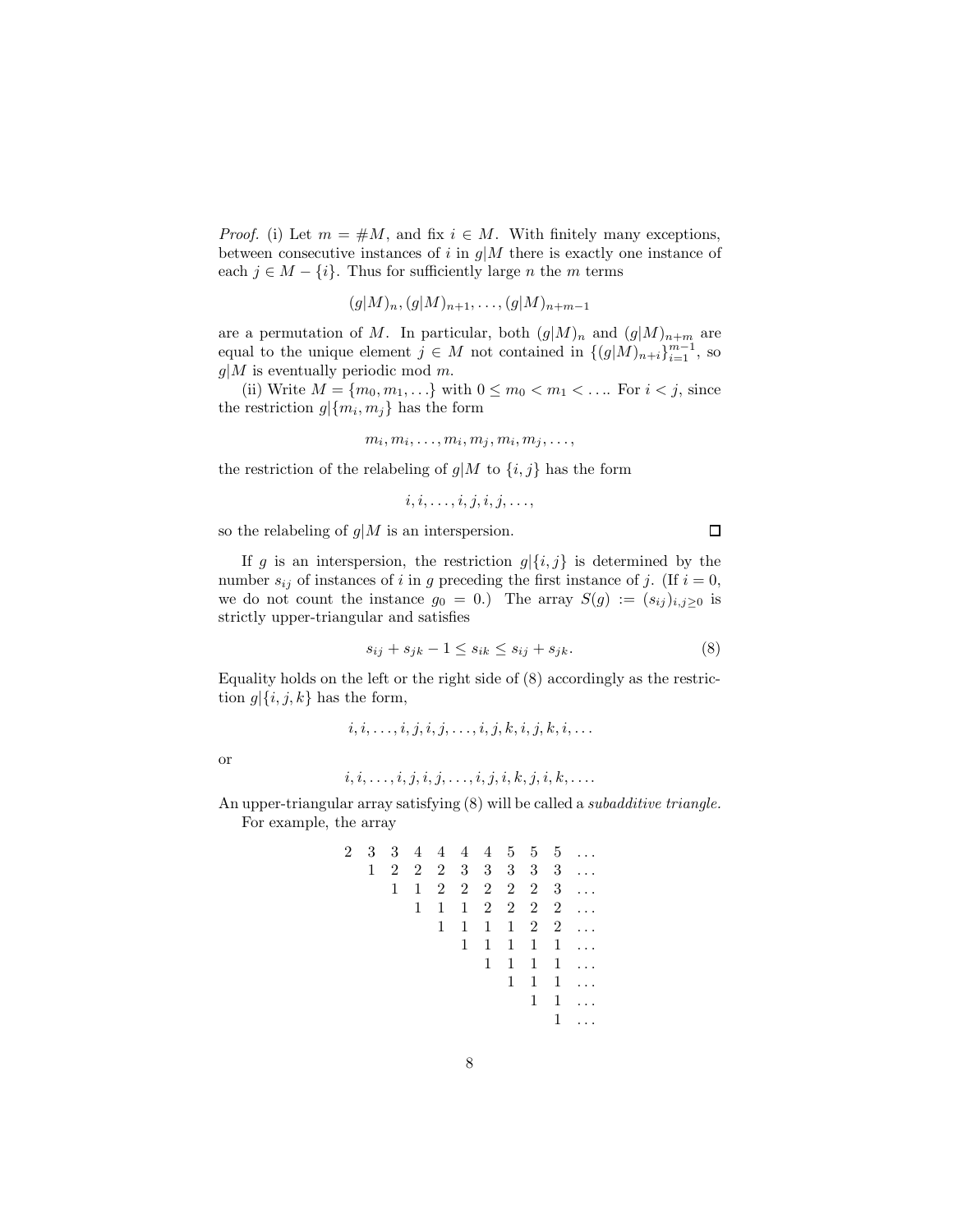is the subadditive triangle associated to the Grundy sequence

 $0, 0, 1, 0, 2, 1, 3, 0, 4, 2, 5, 1, 6, 3, 7, 0, 8, 4, 9, 2, 10, \ldots$ 

for Maximum Nim with rule  $f(n) = \lfloor \frac{n-1}{2} \rfloor$ .

In Theorem 3.6 we show that the correspondence between fractal sequences and subadditive triangles is a bijection.

**Lemma 3.5.** A subadditive triangle  $(s_{ij})_{i,j\geq0}$  is determined by its column sums  $c_j = \sum_{i=0}^{j-1} s_{ij}$ .

*Proof.* For  $i < j < k$  write

$$
\varepsilon_{ijk}=s_{ij}+s_{jk}-s_{ik}.
$$

By subadditivity (8), each  $\varepsilon_{ijk}$  is either 0 or 1. For fixed i, we induct on j to show that the column sums  $c_i, c_{i+1}, \ldots, c_j$  determine the entry  $s_{ij}$ . We have

$$
c_j = \sum_{p=0}^{j-1} s_{pj}
$$
  
= 
$$
\sum_{p=0}^{i-1} (s_{pi} + s_{ij} - \varepsilon_{pij}) + s_{ij} + \sum_{p=i+1}^{j-1} (s_{ij} - s_{ip} + \varepsilon_{ipj})
$$
  
= 
$$
c_i + j s_{ij} - \sum_{p=i+1}^{j-1} s_{ip} + \varepsilon,
$$
 (9)

where the error term

$$
\varepsilon = \sum_{p=i+1}^{j-1} \varepsilon_{ipj} - \sum_{p=0}^{i-1} \varepsilon_{pij}
$$

is bounded by

$$
-i \le \varepsilon \le j - 1 - i. \tag{10}
$$

By the induction hypothesis, the sum

$$
\Sigma := \sum_{p=i+1}^{j-1} s_{ip}
$$

appearing in (9) is determined by the column sums  $c_i, c_{i+1}, \ldots, c_{j-1}$ . Solving (9) for  $s_{ij}$  we obtain

$$
s_{ij} = \frac{1}{j} [c_j - c_i + \Sigma - \varepsilon]
$$
 (11)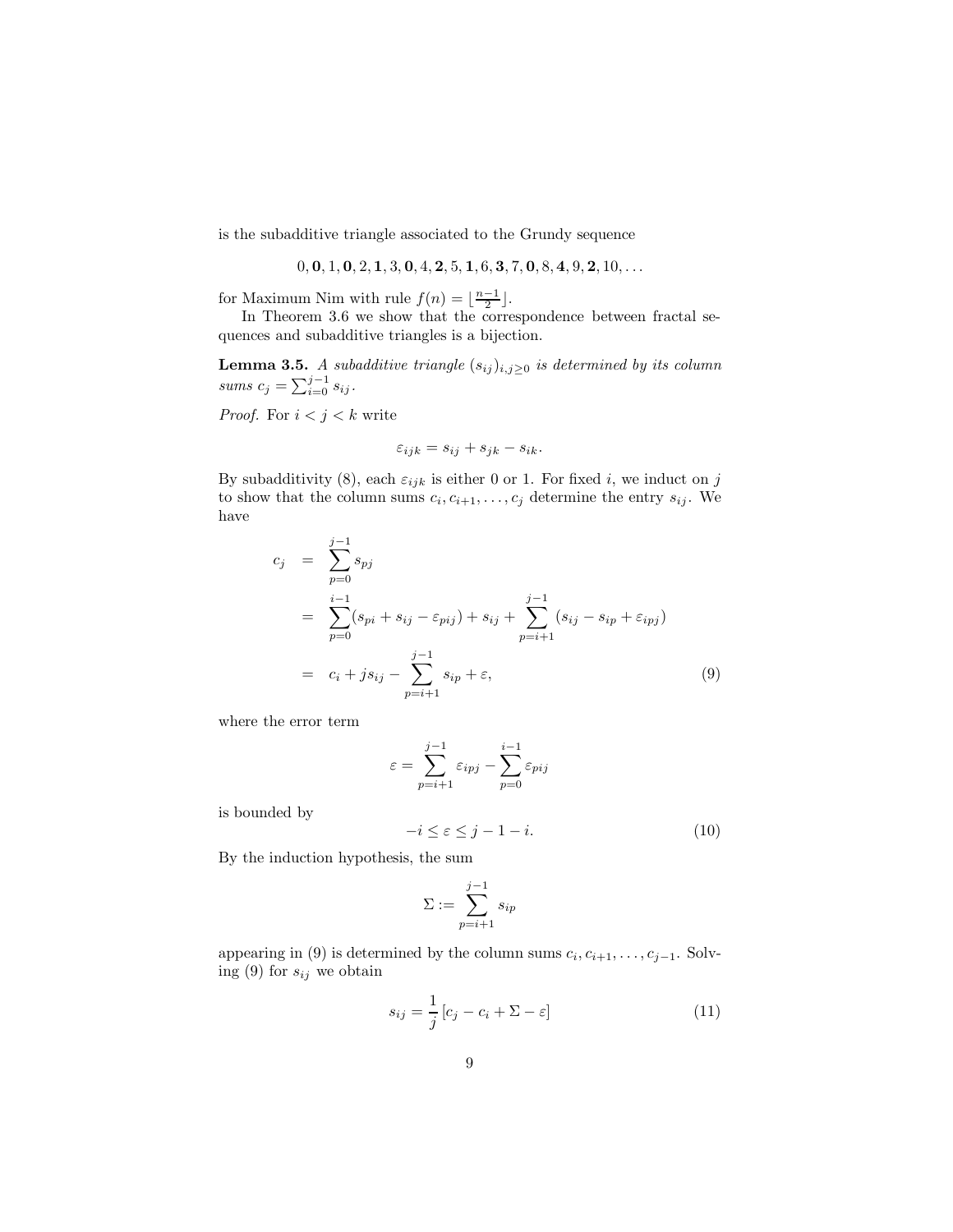in which every term on the right hand side, except the error term  $\varepsilon$ , is determined by the column sums. By the bounds (10), there is a unique value of  $\varepsilon$  making the right hand side an integer, and hence  $s_{ij}$  is determined by the column sums  $c_i, c_{i+1}, \ldots, c_j$ .  $\Box$ 

**Theorem 3.6.** The map  $g \mapsto S(g)$  is a bijection between fractal sequences and subadditive triangles.

*Proof.* Given a fractal sequence g, write  $s_{ij}$  for the typical entry of  $S(g)$ . For fixed  $j$ , the column sum

$$
c_j = \sum_{i=0}^{j-1} s_{ij}
$$

counts each term preceding the first instance of  $j$  in  $g$  exactly once. Thus  $\hat{g}(j) = 1 + c_j$ . By Lemma 3.1, the sequence  $\hat{g}$  determines g, so the map  $g \mapsto S(g)$  is 1–1.

To show that the map is onto, given a subadditive triangle  $S = \{s_{ij}\},\$ let  $g$  be the unique fractal sequence satisfying

$$
\hat{g}(j) = 1 + \sum_{i=0}^{j-1} s_{ij}.
$$

Then  $S(g)$  and S have the same column sums  $c_j$ . By Lemma 3.5, it follows that  $S = S(g)$ . 口

# 4 Minimum Nim

In the game of Minimum Nim with rule  $f$ , a move consists of removing strictly more than  $f(m)$  stones from a pile of size m. In Maximum Nim, on the other hand, taking exactly  $f(m)$  stones is permitted. The effect of this convention is to simplify the statements of Proposition 4.3 and Theorem 4.4, which describe the relationship between Minimum and Maximum Nim. The Grundy sequence  $(h_n)_{n>0}$  for Minimum Nim obeys the recurrence

$$
h_n = \max\{h_i\}_{i=0}^{n-f(n)-1}.\tag{12}
$$

If f is a regular sequence, the sequence  $(n - f(n))_{n>0}$  is also regular. To avoid trivialities that arise when this sequence is eventually constant, we require that

$$
n - f(n) \to \infty \tag{13}
$$

as  $n \to \infty$ . Proposition 4.1 solves the game of Minimum Nim with rule f in the case that  $f$  is a regular sequence satisfying (13).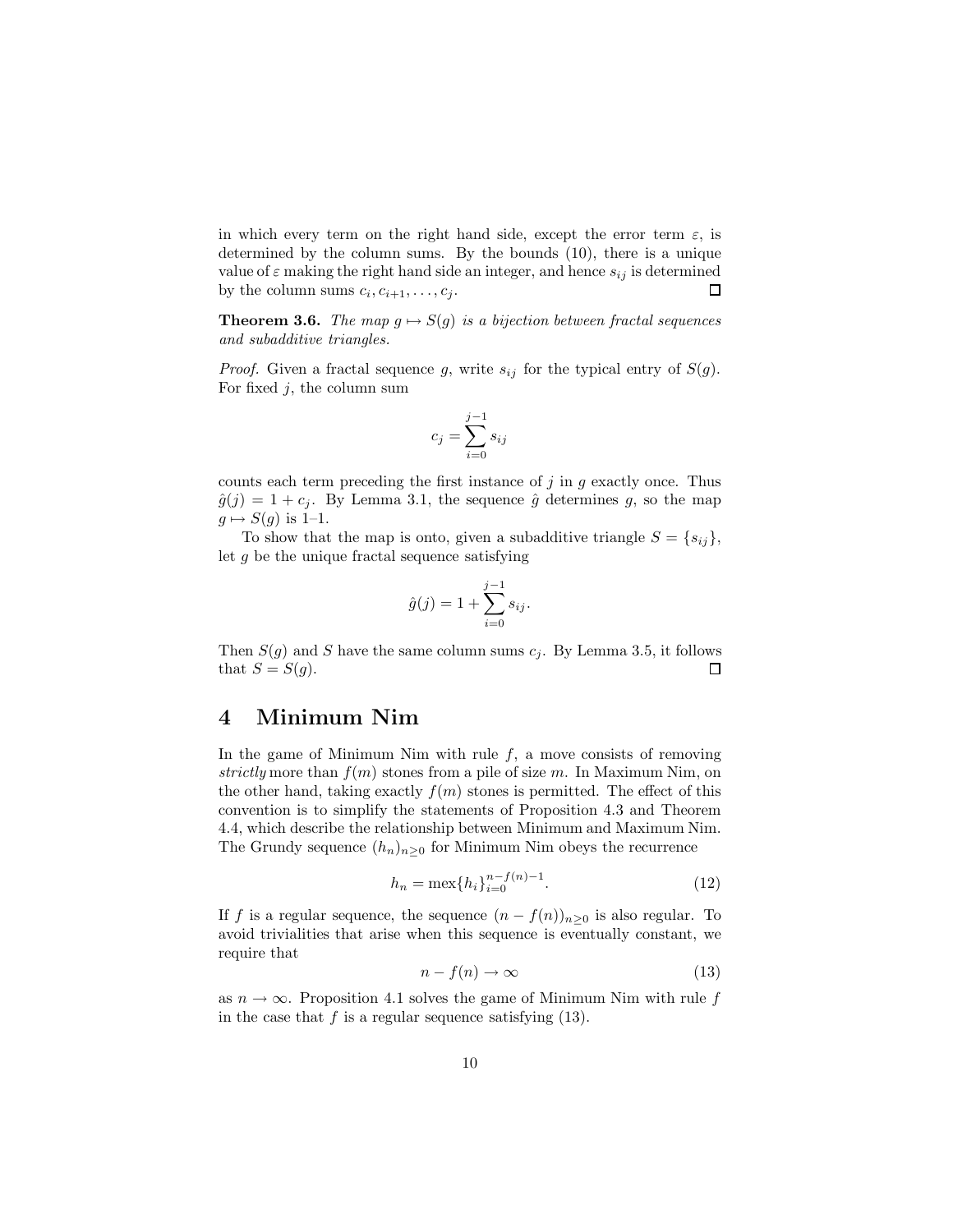Recall the notation  $\hat{h}(n) = \min\{k : h_k = n\}$ . If h is regular, the sequence  $\hat{h}$  determines  $h$ .

**Proposition 4.1.** Let  $f$  be a regular sequence satisfying  $(13)$ , and let  $(h_n)_{n>0}$  be the Grundy sequence for Minimum Nim with rule f. Then h is a regular sequence,  $\hat{h}(0) = 0$  and

$$
\hat{h}(n) = q(\hat{h}(n-1)),
$$

where

$$
q(k) = \min\{j : j - f(j) > k\}.
$$
 (14)

*Proof.* Let  $S_n = \{h_0, h_1, \ldots, h_{n-f(n)-1}\}\$ . Since f is regular,  $S_{n-1} \subset S_n$ and  $S_n$  contains at most one element not in  $S_{n-1}$ . By (12),  $h_n = \text{max } S_n$ and hence

$$
h_{n-1} \le h_n \le 1 + h_{n-1},
$$

i.e. h is regular. Since  $h_0 = 0$  we have  $\hat{h}(0) = 0$  and

$$
\hat{h}(n) = \min\{k : \max\{h_i\}_{i=0}^{k-f(k)-1} = n\}
$$
\n
$$
= \min\{k : h_{k-f(k)-1} = n - 1\}
$$
\n
$$
= \min\{k : k - f(k) - 1 \ge \hat{h}(n - 1)\}
$$
\n
$$
= q(\hat{h}(n - 1)). \quad \Box
$$

For example, if  $f(n) = \lfloor \frac{n-1}{2} \rfloor$  then  $q(k) = 2k$ , and Proposition 4.1 gives the corresponding Grundy sequence  $h$  for Minimum Nim as

$$
0, 1, 2, 2, 3, 3, 3, 3, 4, 4, 4, 4, 4, 4, 4, 4, 5, \ldots;
$$

as we remarked in the introduction, its n-th term is  $|\log_2 n| + 1$ .

The following lemma, which explains the importance of the function  $q$ , is closely related to the fact that fractal sequences are also dispersions [10].

**Lemma 4.2.** Let f be a regular sequence satisfying (13), and let  $(g_n)_{n>0}$  be the Grundy sequence for the corresponding game of Maximum Nim. With q as in (14), we have  $g_{q(n)} = g_n$ .

*Proof.* Since  $(n - f(n))_{n \geq 0}$  is a regular sequence, by (14) we have  $q(n)$  –  $f(q(n)) = n+1$  and  $q(n)-1-f(q(n)-1) = n$ , hence  $f(q(n)) = f(q(n)-1)$ . By Lemma 2.1, it follows that

$$
g_{q(n)} = g_{q(n)-f(q(n))-1} = g_n. \quad \Box
$$

Our next proposition relates the Grundy sequences for Minimum and Maximum Nim. We write  $q^{0}(n) = n, q^{i}(n) = q(q^{i-1}(n)).$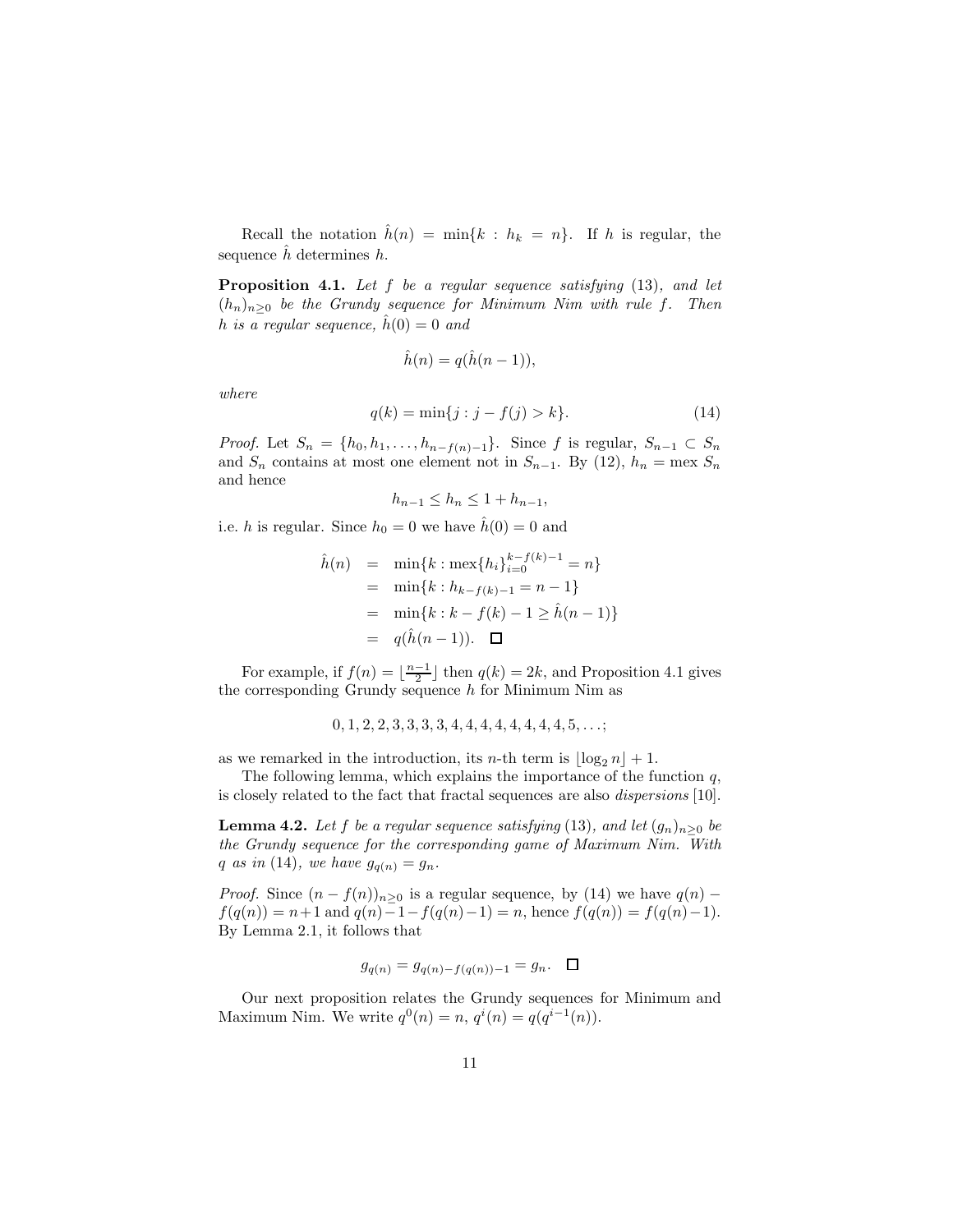**Proposition 4.3.** Let f be a regular sequence satisfying  $(13)$ , and let  $(g_n)_{n>0}$  and  $(h_n)_{n>0}$  be the Grundy sequences for Maximum and Minimum Nim with rule f. Then

$$
h_n = \#\{0 < k \le n : g_k = 0\}.
$$

*Proof.* Let  $z_0 = 0$ , and let  $z_i$  be the first instance of zero in g following  $z_{i-1}$ . We'll show  $z_i = q^i(0)$ , where q is given by (14). By Lemma 4.2, we have  $g_{q(i)} = 0$  for all i. Conversely, suppose  $g_m = 0$  for some  $m > 0$ . By Lemma 2.1,  $f(m) = f(m-1)$ , hence  $m - f(m) > m - 1 - f(m-1)$  and  $m = q(m - f(m) - 1)$  by (14). Then  $g_{m-f(m)-1} = g_m = 0$  by Lemma 4.2, and by induction it follows that  $m = q^{i}(0)$  for some *i*. Proposition 4.1 now implies that  $z_i = \hat{h}(i)$ . Since h is regular,

$$
h_n = \max\{i : \hat{h}(i) \le n\} = \max\{i : z_i \le n\} = \#\{0 < k \le n : g_k = 0\}.\quad \Box
$$

Our next result shows that  $n$  can be uniquely recovered from the pair  $(q_n, h_n)$ .

**Theorem 4.4.** Let f be a regular sequence satisfying (13), and let  $(g_n)_{n\geq 0}$ and  $(h_n)_{n>0}$  be the Grundy sequences for Maximum and Minimum Nim with rule f. Let  $\{s_{ij}\}_{i,j\geq 0}$  be the subadditive triangle associated to the sequence g. The map  $n \mapsto (g_n, h_n)$  is a bijection between nonnegative integers and pairs  $(i, j)$  of nonnegative integers satisfying  $j \geq s_{0i}$ .

Proof. g is a fractal sequence by Proposition 3.2, and hence an interspersion by Theorem 3.3. Thus if  $g_m = g_n$  for some  $m < n$ , there is some term  $g_i = 0$ with  $m < i \leq n$ . By Proposition 4.3 it follows that  $h_m < h_n$ , hence the map  $n \mapsto (g_n, h_n)$  is 1–1.

Since g is an interspersion, instances of 0 and i in g alternate after the first instance of *i*, so by Proposition 4.3, for every  $j \ge s_{0i}(g)$  there is an index *n* such that  $a_n = i$  and  $h_n = j$ . index *n* such that  $g_n = i$  and  $h_n = j$ .

**Corollary 4.5.** The array  $A = (a_{ij})_{i,j \geq 0}$  whose entry  $a_{ij}$  is the unique integer n such that  $i = g_n$ ,  $j = h_n - s_{0i}$  is an interspersion.

*Proof.* The entry  $a_{ij}$  of A is the position of the j-th instance of i in g; i.e. A is the associated array of  $g$ . By Theorem 3.3, since  $g$  is a fractal sequence, A is an interspersion. 囗

The array  $A' = \{a'_{ij}\}_{j \geq s_{0i}}$  shown below is the inverse to the map  $n \mapsto$  $(g_n, h_n)$  for the rule sequence  $f(n) = \lfloor \frac{n-1}{2} \rfloor$ . The entry  $a'_{ij}$  is the unique integer *n* for which  $i = g_n$ ,  $j = h_n$ . The blank spaces in the lower left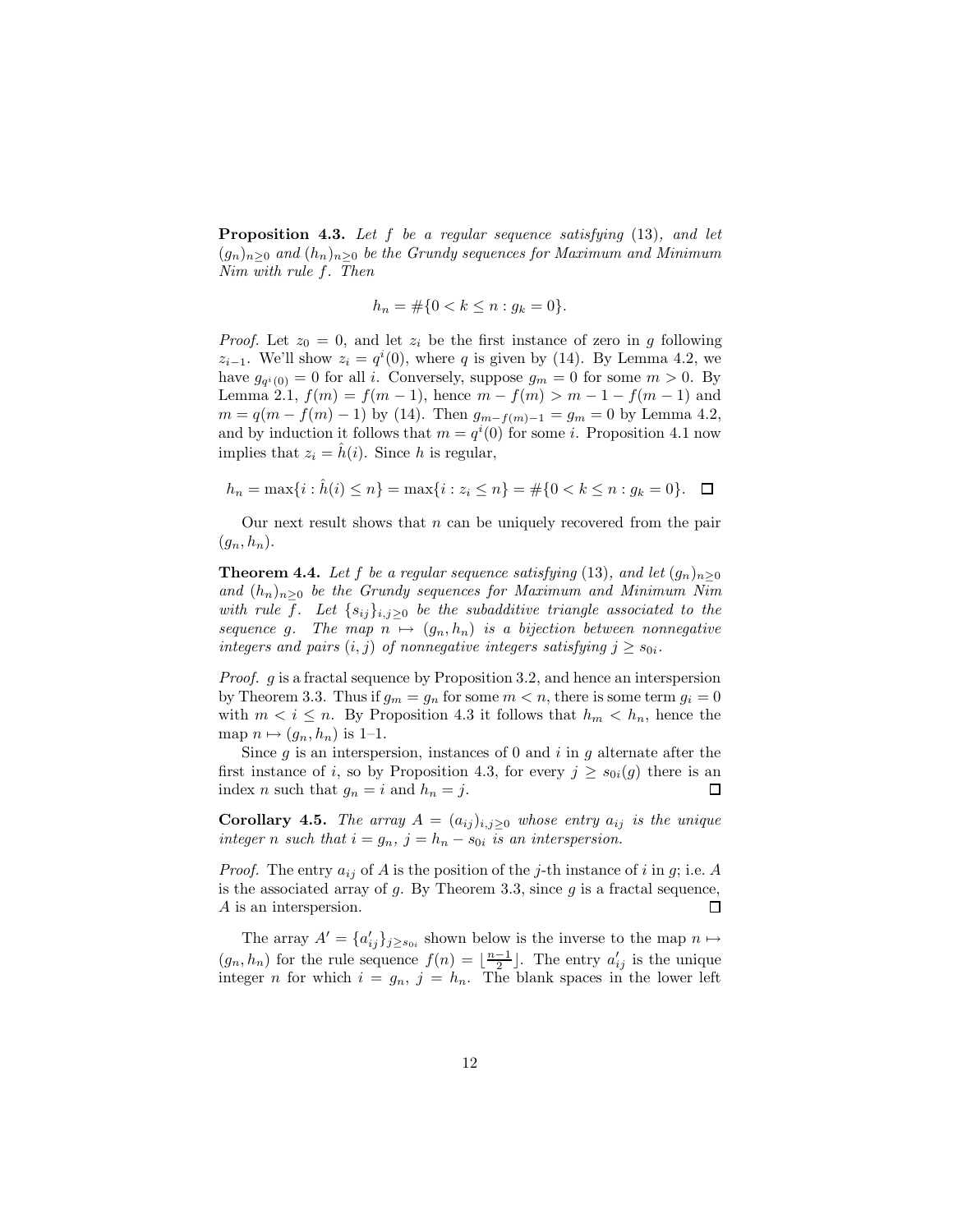correspond to pairs  $(i, j)$  satisfying  $j < s_{0i}$ , for which no such n exists.

| 0 | $\mathbf{1}$ | $\overline{2}$ | 4 | 8  | 16 | 32 |  |
|---|--------------|----------------|---|----|----|----|--|
|   |              | 3              | 6 | 12 | 24 | 48 |  |
|   |              |                | 5 | 10 | 20 | 40 |  |
|   |              |                | 7 | 14 | 28 | 56 |  |
|   |              |                |   | 9  | 18 | 36 |  |
|   |              |                |   | 11 | 22 | 44 |  |
|   |              |                |   | 13 | 26 | 52 |  |
|   |              |                |   | 15 | 30 | 60 |  |
|   |              |                |   |    | 17 | 34 |  |
|   |              |                |   |    | 19 | 38 |  |
|   |              |                |   |    |    |    |  |
|   |              |                |   |    |    |    |  |

If the rows of  $A'$  are left-justified, by Corollary 4.5 the resulting array  $A$  is an interspersion.

### 5 Serial Nim

In general, it seems difficult to describe the behavior of the Grundy sequences for Maximum and Minimum Nim when the rule sequence  $f$  is not weakly increasing. Certain special cases are of interest, however. In the game of Serial Nim, heaps are arranged in a row from left to right, and players can remove stones only from the leftmost nonempty heap. If the heaps have sizes  $a_1, \ldots, a_k$ , we denote the Grundy number of the resulting game by  $[a_1, \ldots, a_k]$ . This bracket is "right-associative" in the sense that  $[a_1, \ldots, a_k] = [a_1, [a_2, \ldots, a_k]]$ . (However, it is not left-associative!) If f is a rule sequence of the form

$$
1, 2, \ldots, a_1, 1, 2, \ldots, a_2, \ldots,
$$

then a single heap of size  $n$  in the corresponding game of Maximum Nim is equivalent to a row of heaps of sizes  $n - \sum_{i=1}^{k} a_i, a_k, a_{k-1}, \ldots, a_1$  in Serial Nim, where k is such that  $\sum_{i=1}^{k} a_i < n \leq \sum_{i=1}^{k+1} a_i$ .

Consider the case of two heaps of sizes  $a, b$ . Since  $[0, b] = b$  and

$$
[a,b] = \max\{[i,b]\}_{0 \le i < a},
$$

by induction on a the sequence  $([a, b])_{a>0}$  has the form

$$
b, 0, 1, \ldots, b-1, b+1, b+2, \ldots;
$$

in other words, for  $a > 0$  the bracket  $[a, b]$  is  $a - 1$  or a accordingly as  $a \leq b$ or  $a > b$ .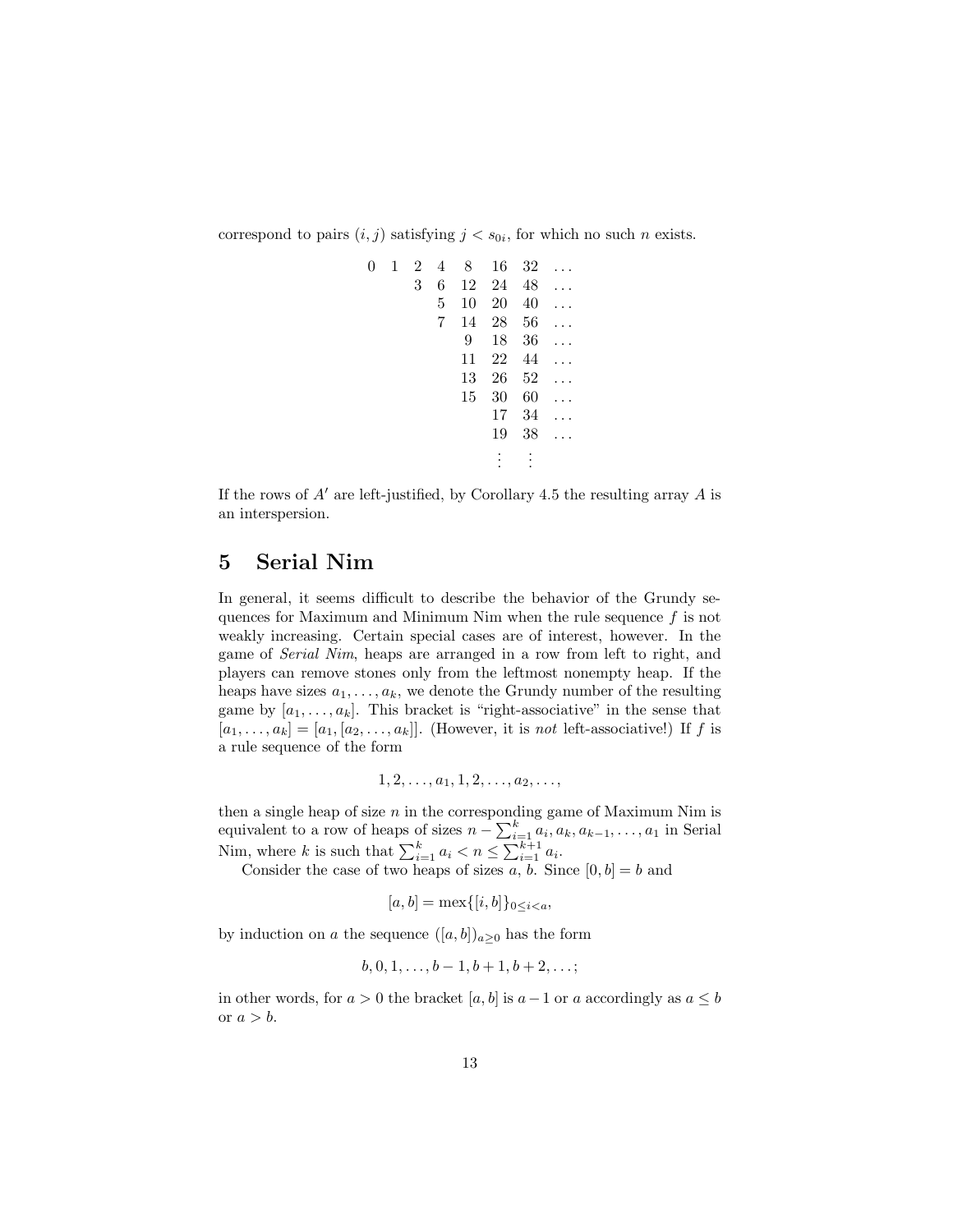Our next result treats the general case of  $k$  heaps. As with two heaps, the Grundy number of the game is always equal either to the size  $a_1$  of the first heap or to  $a_1 - 1$ . Moreover if the heap in position m is the leftmost heap whose size differs from the first, then the Grundy number depends only on the parity of m and the relative size of  $a_m$  and  $a_1$ . In this respect, Serial Nim behaves like a simplified version of the game "End-nim" studied by Albert and Nowakowski [1], in which players may remove stones from either the leftmost or the rightmost nonempty heap. Although the Endnim positions of Grundy number zero were classified in [1], in general its Grundy numbers seem to behave erratically. By contrast, the following result completely characterizes the Grundy numbers for Serial Nim.

**Proposition 5.1.** Let  $a_1, \ldots, a_k$  be positive integers, and set  $a_{k+1} = 0$ . Let  $m = \min\{j | a_j \neq a_1\}$ . If m is odd and  $a_m < a_1$ , or m is even and  $a_m > a_1$ , then  $[a_1, ..., a_k] = a_1 - 1$ ; otherwise  $[a_1, ..., a_k] = a_1$ .

*Proof.* Induct on k. The base case  $k = 2$  is discussed above. Write  $a =$  $[a_1, \ldots, a_k] = [a_1, b]$ , where  $b = [a_2, \ldots, a_k]$ . By the inductive hypothesis,  $a = [a_1, b] = a_1 - 1$  or  $a_1$  accordingly as  $b \ge a_1$  or  $b \le a_1 - 1$ . If m is odd, then  $a_2 = a_1$  and by the inductive hypothesis  $b = a_2 - 1$  or  $a_2$  accordingly as  $a_m > a_2$  or  $a_m < a_2$ , i.e.  $a = a_1 - 1$  or  $a_1$  accordingly as  $a_m < a_1$  or  $a_m > a_1$ .

Suppose now that m is even. If  $m = 2$ , then either  $a_2 < a_1$ , in which case  $b \le a_2 \le a_1 - 1$ , so  $a = a_1$ ; or  $a_2 > a_1$ , in which case  $b \ge a_2 - 1 \ge a_1$ , hence  $a = a_1 - 1$ . If  $m > 2$ , then  $a_2 = a_1$  and  $b = a_2 - 1$  or  $a_2$  accordingly as  $a_m < a_2$  or  $a_m > a_2$ , i.e.  $a = a_1 - 1$  or  $a_1$  accordingly as  $a_m > a_1$  or  $a_m < a_1$ .  $a_m < a_1$ .

A closely related game is "Smallest Nim," [3, v. 3] in which players may take stones only from the heap (or one of the heaps) of smallest size. Smallest Nim is the special case of Serial Nim in which the piles are arranged in nondecreasing order of size. Further Nim variants in which moves are permitted to occur in only one pile are studied in [2].

# Acknowledgments

The author would like to thank Prof. Elwyn Berlekamp for helpful suggestions regarding content and exposition.

### References

[1] M. Albert and R. Nowakowski, "The game of end-nim," Electron. J. Combin. 8 (2001).